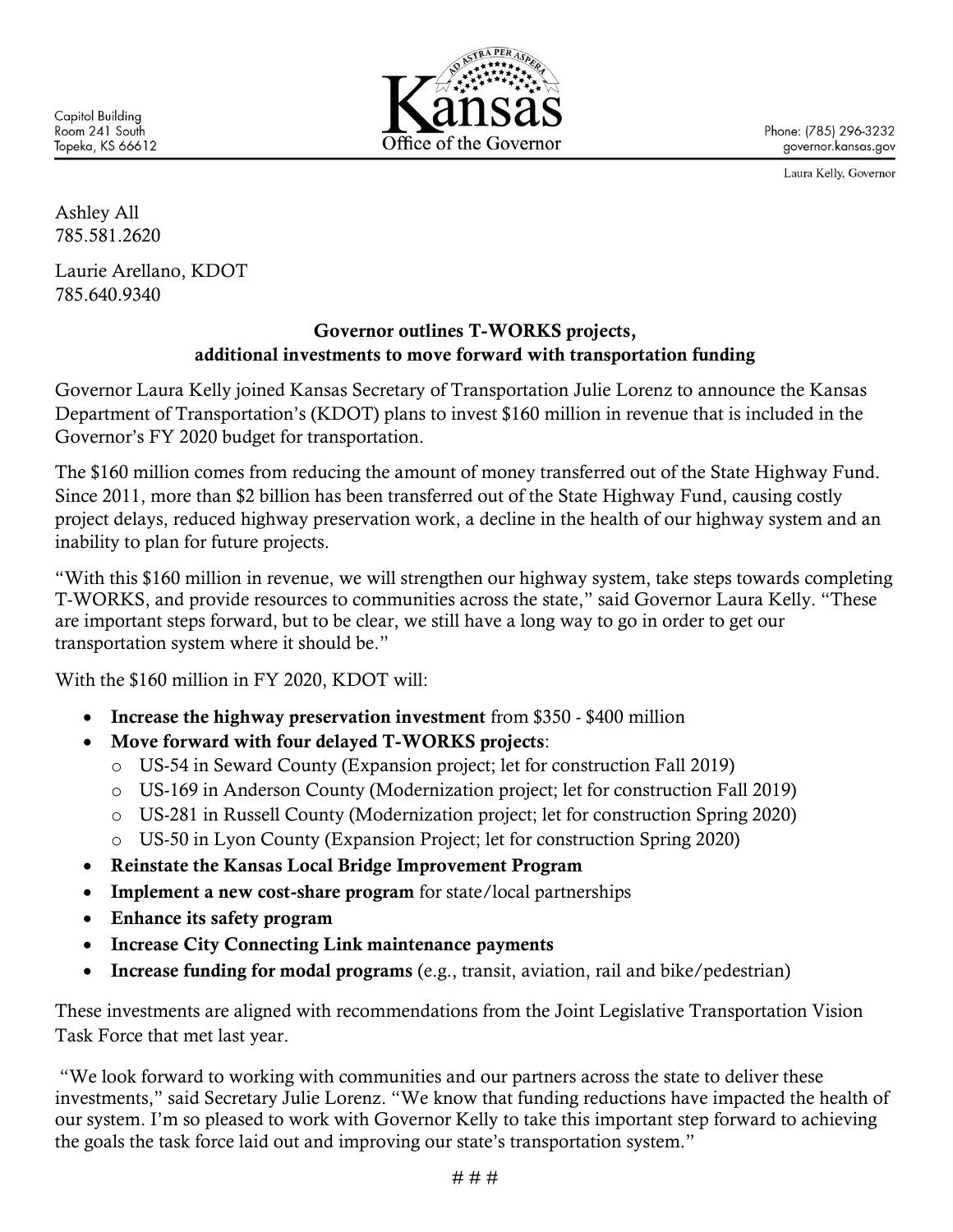

# FY 2020 Budget Enhancements Overview

KDOT retains \$160M in sales tax revenue in State Highway Fund. This sales tax revenue along with savings and cash balances will allow for the following enhancements in FY 2020:

As important as these funds are, it's equally important to note the need for consistent, reliable funding so that additional planning and design can be conducted to address needs well beyond T-WORKS projects.

| <b>Amount</b>                             | <b>Enhancement</b>                                                                                                                                                                                                                                                                                                                                     | <b>Additional Information</b>                                                                                                                                                                                                                                                                                                                         |
|-------------------------------------------|--------------------------------------------------------------------------------------------------------------------------------------------------------------------------------------------------------------------------------------------------------------------------------------------------------------------------------------------------------|-------------------------------------------------------------------------------------------------------------------------------------------------------------------------------------------------------------------------------------------------------------------------------------------------------------------------------------------------------|
| \$50 M                                    | Increases highway preservation<br>investment from \$350 to \$400 million.                                                                                                                                                                                                                                                                              | • Preservation was the top priority of The Joint Legislative<br>Transportation Vision Task Force.                                                                                                                                                                                                                                                     |
|                                           |                                                                                                                                                                                                                                                                                                                                                        | Adds 200 miles of preservation work and heavier actions.<br>$\bullet$                                                                                                                                                                                                                                                                                 |
|                                           |                                                                                                                                                                                                                                                                                                                                                        | Does not fully address preservation needs, but it allows KDOT to<br>meet critical needs and begin restoring our system's health.<br>Recommended level is \$500 million in preservation and at least<br>\$100 million in modernization/expansion work.                                                                                                 |
| \$80 M                                    | Move forward with 4 delayed T-WORKS<br>projects:<br>• US-54 in Seward County.<br>(Expansion project. Let Fall 2019)<br><b>US-169 in Anderson County</b><br>$\bullet$<br>(Modernization project. Let Fall 2019)<br><b>US-281 in Russell County</b><br>$\bullet$<br>(Modernization project. Let Spring 2020)<br><b>US-50 in Lyon County</b><br>$\bullet$ | Task Force recommended completing delayed<br>$\bullet$<br>T-WORKS projects.<br>These four projects can be let to construction quickly.<br>$\bullet$<br>Projects address capacity, safety and preservation needs.<br>$\bullet$<br>17 more T-WORKS projects remain to be let.<br>Note: The previously announced US-69 projects in Crawford<br>$\bullet$ |
|                                           | (Expansion Project. Let Spring 2020)                                                                                                                                                                                                                                                                                                                   | County are already included in the FY2020 budget and will<br>continue to move forward.                                                                                                                                                                                                                                                                |
| \$5 M                                     | Reinstate the Kansas Local Bridge                                                                                                                                                                                                                                                                                                                      | Task Force recommended reinstating the program.<br>$\bullet$                                                                                                                                                                                                                                                                                          |
|                                           | <b>Improvement Program.</b>                                                                                                                                                                                                                                                                                                                            | Popular program with communities.<br>$\bullet$                                                                                                                                                                                                                                                                                                        |
|                                           |                                                                                                                                                                                                                                                                                                                                                        | • About 20,000 bridges on the local system.                                                                                                                                                                                                                                                                                                           |
| \$10-15 M                                 | Implement a new Cost-Share Program<br>for State/Local Partnerships.                                                                                                                                                                                                                                                                                    | • Task Force recognized that local transportation needs exceed<br>available resources.                                                                                                                                                                                                                                                                |
|                                           |                                                                                                                                                                                                                                                                                                                                                        | New program will use state and local partnerships to address<br>key needs.                                                                                                                                                                                                                                                                            |
|                                           |                                                                                                                                                                                                                                                                                                                                                        | Projects to improve local infrastructure will likely be included.                                                                                                                                                                                                                                                                                     |
| \$5-10 M                                  | <b>Enhanced Safety Program.</b>                                                                                                                                                                                                                                                                                                                        | Task Force recognized the importance of improving safety.                                                                                                                                                                                                                                                                                             |
|                                           |                                                                                                                                                                                                                                                                                                                                                        | Expands current safety program to address larger projects such<br>$\bullet$<br>as passing lanes, turning lanes and intersection improvements.                                                                                                                                                                                                         |
|                                           |                                                                                                                                                                                                                                                                                                                                                        | Allows KDOT to enhance safety in strategic, cost effective ways.<br>$\bullet$                                                                                                                                                                                                                                                                         |
| \$2 M                                     | <b>City Connecting Link Maintenance</b>                                                                                                                                                                                                                                                                                                                | Task Force recommended reviewing the amount paid to cities.<br>$\bullet$                                                                                                                                                                                                                                                                              |
|                                           | <b>Payments</b>                                                                                                                                                                                                                                                                                                                                        | Will increase payments in FY 2020 from \$3,000 to \$5,000 per<br>$\bullet$<br>lane mile.                                                                                                                                                                                                                                                              |
|                                           |                                                                                                                                                                                                                                                                                                                                                        | Program has not seen an increase since 1999.<br>٠                                                                                                                                                                                                                                                                                                     |
| \$2 M                                     | Increase funding for transit, aviation,                                                                                                                                                                                                                                                                                                                | • Task force recommended increasing funding for modes.                                                                                                                                                                                                                                                                                                |
|                                           | rail and bike/pedestrian programs.                                                                                                                                                                                                                                                                                                                     | • KDOT will evaluate where funding is most needed and make<br>strategic investments.                                                                                                                                                                                                                                                                  |
| \$160 M TOTAL in ENHANCEMENTS for FY 2020 |                                                                                                                                                                                                                                                                                                                                                        |                                                                                                                                                                                                                                                                                                                                                       |